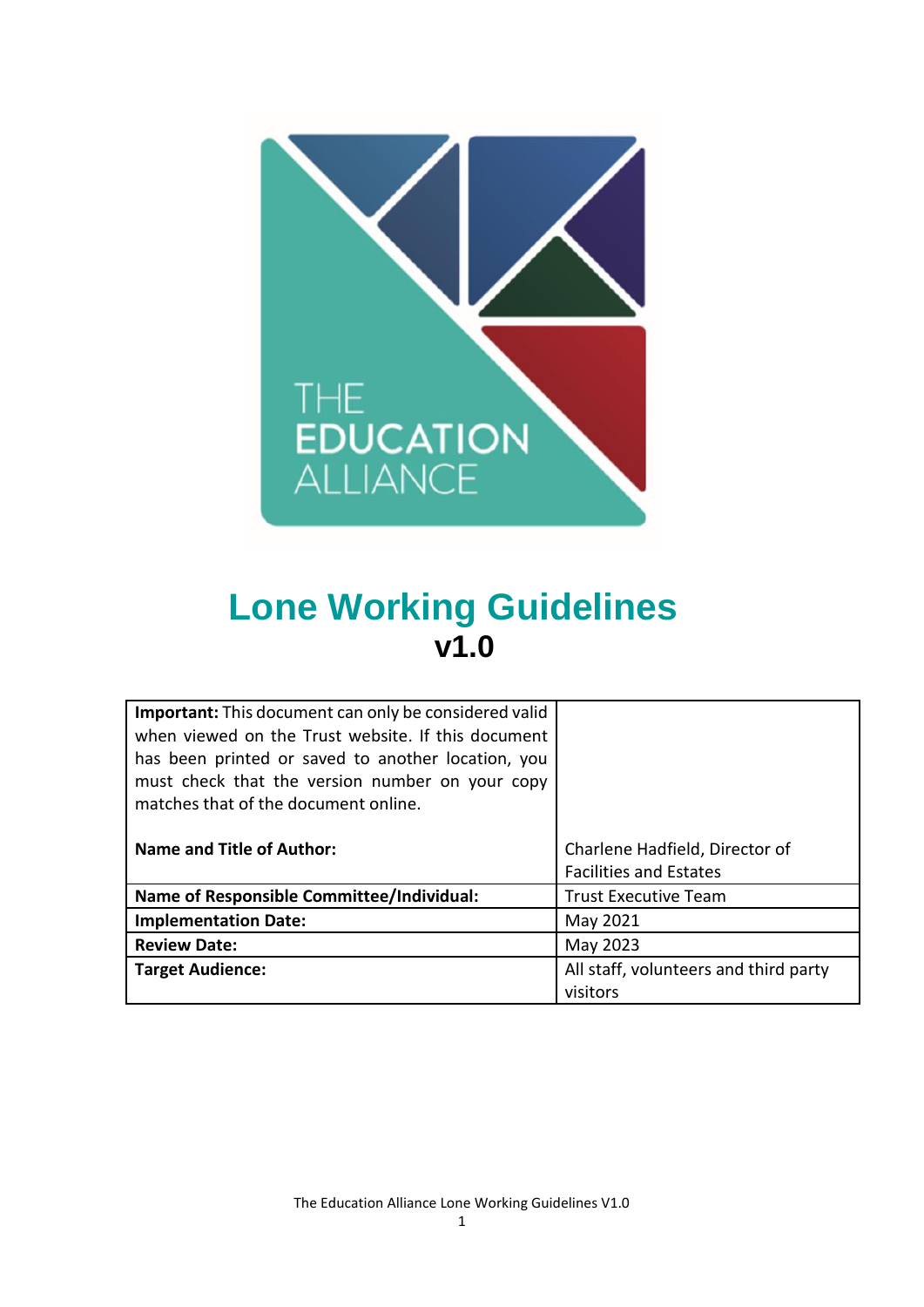## **LONE WORKERS**

The Trust is committed to ensuring, that where staff have to work alone, that all reasonably practicable steps are taken to ensure their health, safety and welfare at work.

Where lone working is carried out, the staff member's line manager should ensure that:-

- i. the staff member is suitable for and able to work alone;
- ii. a safe system of work has been set up to ensure, so far as reasonably practicable, the health, safety and welfare of the person;
- iii. the staff member is competent to carry out their duties.

# **PROCEDURES**

# **1. INTRODUCTION**

Lone workers are people who work by themselves without close or direct supervision and this will include people driving from one Trust site to another.

There is no general legal prohibition on people working alone provided general health and safety requirements are complied with and these procedures are followed.

Where lone working is to take place, line managers must consider not only the hazards posed to all staff including contractor's, agency workers and volunteers, but also what will happen in the event of:

- A serious accident or emergency;
- $\bullet$  Fire
- Violence
- First aid is required
- Manual handling is required

# **2. RISK ASSESSMENT**

Before allowing lone working to take place, line managers should ensure that the risks posed by lone working are adequately assessed and that the specific risks posed by the hazards mentioned above are assessed on the basis that there may be lone working in the department.

Each school will have a Lone Working Risk Assessment in place that covers the general risks involved in lone working at the particular school, however line mangers should also consider the following on an individual basis prior to allowing their staff member's to lone work:

- Can the risks that have been identified be adequately controlled by one person?
- Does the work environment pose a special risk to the lone worker?

The Education Alliance Lone Working Guidelines V1.0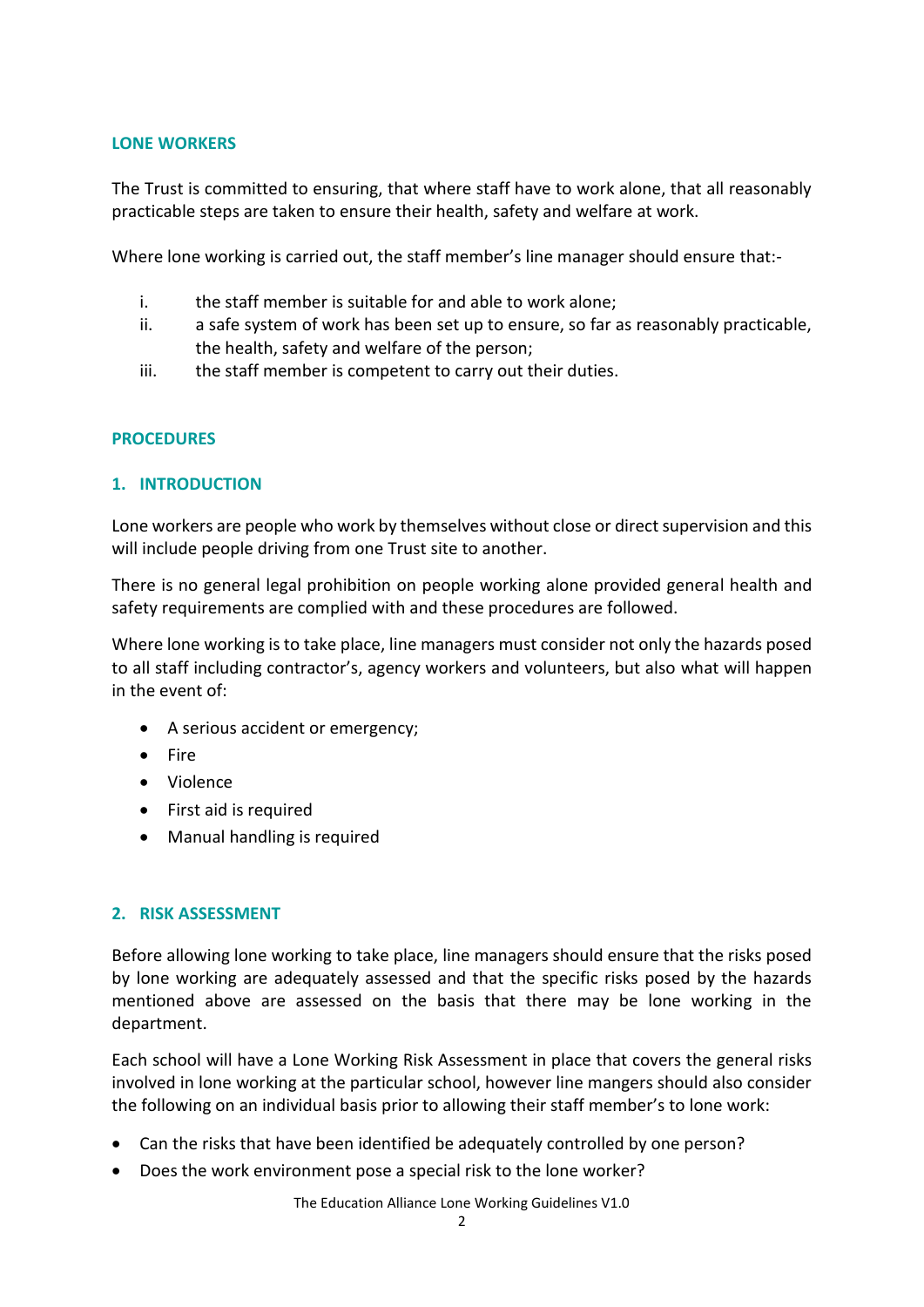- Can the staff member safely use any equipment that they are required to operate?
- Can substances or materials that the staff member is required to use in their work be handled safely?
- Can work which involves lifting or moving objects be safely done by one person?
- Is there a risk of violence?
- Does a staff member have a specific medical condition or are they taking medication that might place them at risk if they work alone?

# **3. SAFE WORKING ARANGEMENTS**

Establishing safe working methods for lone workers is no different from organising the health and safety of other employees.

Before allowing people to work alone, Line managers need to satisfy themselves that the employee understands what is expected of them, the standards they have to work to and in particular, the procedures to be followed (including who to contact) in the event of an emergency.

Line managers should consider how people who are working alone will be supervised.

Line managers should ensure that staff members are competent to deal with circumstances which are new, unusual or beyond the scope of their training.

# **4. SUPERVISION**

Although the very nature of the Trust's work means that not every staff member can be under constant supervision, it does have a system in place for supervising employees who work alone.

Line managers are responsible for determining the extent to which staff members need to be supervised (based on their risk assessment and the staff member's ability to identify and handle health and safety issues).

As a minimum, Line managers should ensure that there are local procedures in place to ensure lone workers are:

- Periodically visited; or
- Checked to ensure they have arrived at an expected destination; or
- In regular contact (e.g. by telephone) with their manager or with other people.